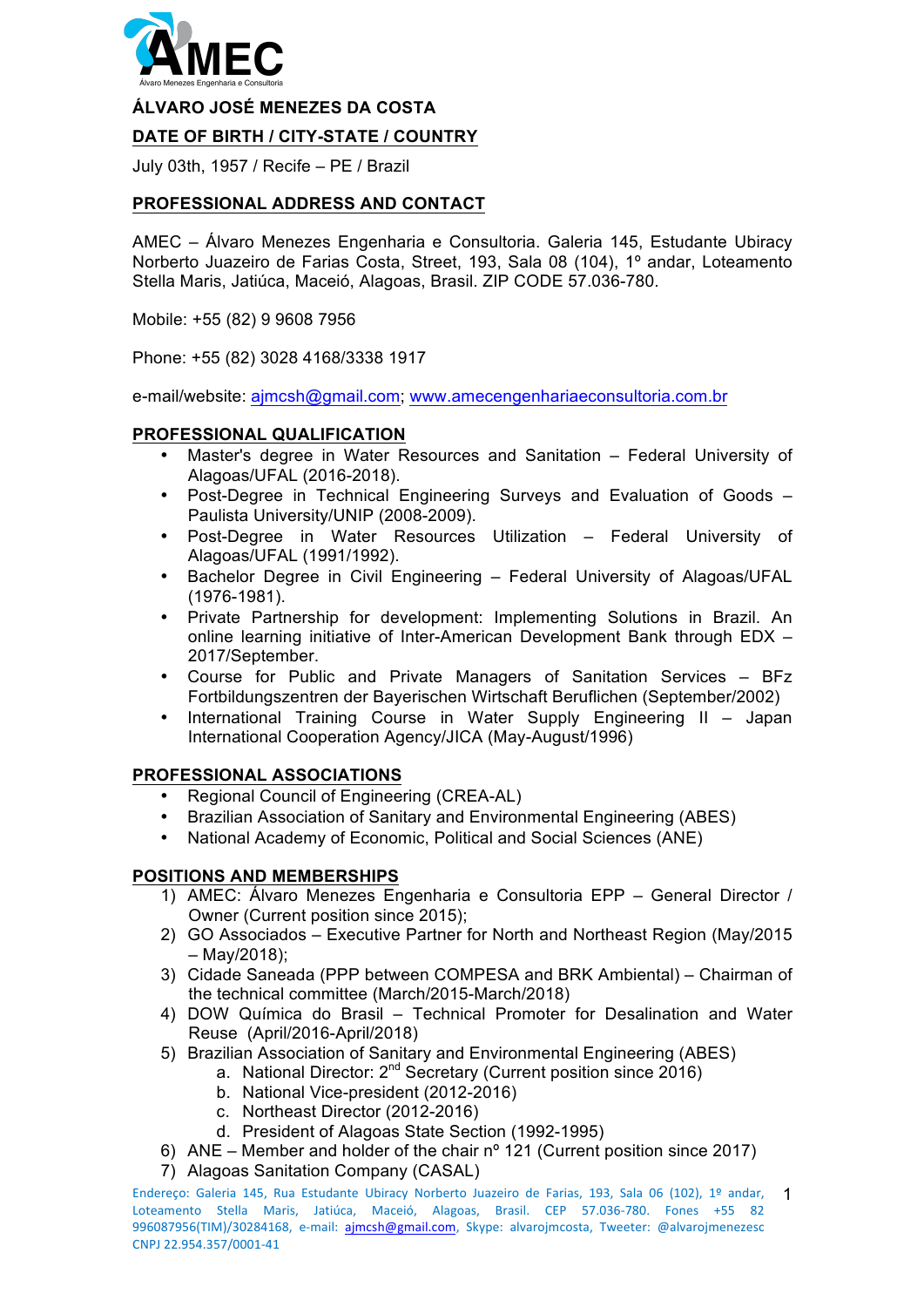

- a. Chief Executive Officer (2011-2014)
- b. Member of the Board of Directors (2011-2014)
- c. Vice President of Operational Management (2008-2010)
- d. Commercial Director (2007-2008)
- e. Superintendent of Operational Development and Metropolitan Superintendent (1992-1998)
- f. Operational Director (1989-1991)
- g. Chief of the Commercial Section, Manager of the Electromechanical Maintenance, Superintendent of Operational and Development Control (1985-1989)
- h. Member of the Board of Directors (Union of Engineers of Alagoas representative) (1987-1989)
- 8) Companhia Pernambucana de Saneamento (COMPESA) Technical Director (1999-2006)
- 9) Garbage Processing Company of Maceió (COBEL) Member of the Board of Directors (ABES representative) (1994-1998)
- 10)State Council for Environmental Protection (CEPRAM) Member (ABES representative) (1992-1998)

# **PROJECTS DEVELOPED AS CONSULTANT**

- CAGECE Companhia de Água e Esgotos do Ceará. Coordination of the course about non-revenue water and water losses, including the subjects and instructors: Water losses and Non Revenue Water - Institutional framework and Management models/Álvaro Menezes; Social Mobilization/Vivianne Barbosa; Practice and Performance Based Contracts/Adoniran Lopes; Cases and examples of good practices/Airton Sampaio. Time: 08 hours, by on line mode.
- Independent Engineer hired by "Águas do Guamá Rede de Distribuição e Saneamento Consortium", since July 2020, providing services as consultant to analyze the development of the assets lease agreement regarding water losses and non-revenue water in Belém do Pará City/Brazil. The contracted area had 818.000 inhabitants (2010) and CAPEX around R\$ 267 millions;
- Advisor hired by Equatorial Energies, since April 2020 to September 2020, to provide services as consultant on an exclusive basis, to conduct the processes of review, validation and approval of technical and engineering studies, objects of technical-operational and environmental diligence related to the CASAL Project, concession for the Metropolitan Region of Maceió City/Alagoas/Brazil;
- Independent Engineer hired by BTG Pactual Bank, since January 2020, providing services as consultant to analyze the development of the assets lease agreement regarding water losses and non-revenue water in Belém do Pará City/Brazil. The contracted area had 818.000 inhabitants (2010) and CAPEX around R\$ 267 millions;
- NGINFRA Núcleo de Gestão e Infraestrutura, hired as a General Coordinator to develop a study on PMI 06/2019 - AGRESE (Public Services Regulatory Agency of the State of Sergipe), in charge to manage engineering, economy, legal and institutional studies and reports to propose a solution for the 73 municipalities operated by DESO - Companhia de Saneamento do Estado de Sergipe/Brazil. (November/2019-February/2020);
- CAF Corporación Andina de Fomento, hired as a consultant in order to develop and provide a presentation regarding a study with in-depth analysis of experiences in the aggregation of water service providers and sanitary sewage. This study involved the analysis of experiences of PPP - Public Private Partnership and Performance Contract for loss reduction in CASAL - Cia. de Saneamento de Alagoas/Brazil and COMPESA - Cia. Pernambucana de Saneamento, Recife City/Brazil. (September/2018-January/2019);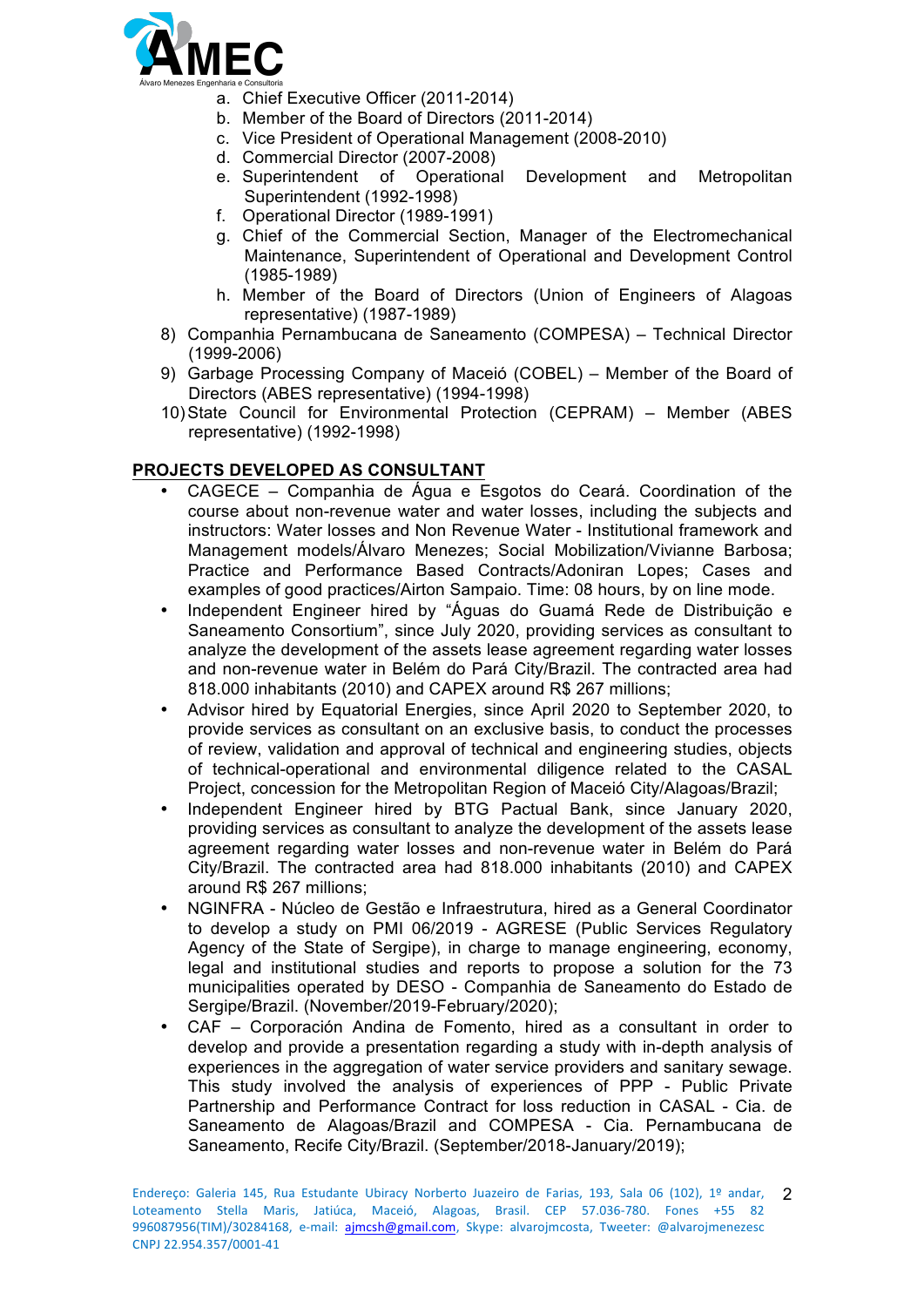

- G-ADVISORY CONSULTORÍA TÉCNICA, ECONÓMICA Y ESTRATÉGICA, S.L.P. Hired as a consultant for "Consultancy and collaboration service for the execution of a technical Due Diligence of the Águas do Guamá Contract in Belém, State of Pará/Brazil", providing the following services: Accompanying visits to the site; Drafting reports on the visits and other issues related to the object of the work; Evaluating oral and written consultations related to the object of the work; Attending to meetings in person or by telephone with both Consortium Águas de Guamá, and G-Advisory and IDB Invest. Project of Assets Lease for loss reduction in the South and North Units of Belém do Pará/PA/Brazil. (November-December/2018);
- G-ADVISORY CONSULTORÍA TÉCNICA, ECONÓMICA Y ESTRATÉGICA, S.L.P. Hired as a consultant for "Consulting and collaboration service for the technical Due Diligence of BRK Ambiental - Região Metropolitana de Recife/Goiana/Brazil SPE S.A", providing the following services: Accompanying visits to the site; Drafting reports on the visits and other issues related to the object of the work; Evaluating oral and written consultations related to the object of the work; Attending to meetings in person or by telephone with both Consortium Grande Recife BRK/RMR and IDB Invest. Projeto Cidade Saneada - PPP de Esgotamento Sanitário para RMR - Região Metropolitana de Recife/Pernambuco/Brazil. (October/2018);
- MARUMBI EMPREENDIMENTO IMOBILIÁRIO. Design of a basic and executive engineering project of water supply and sewage system for a Residential Condominium with 417 lots, in Santa Rita Island, in the city of Marechal Deodoro/Alagoas/Brazil. (June-October/2018);
- MARUMBI EMPREENDIMENTO IMOBILIÁRIO. Design of a project to collect water from the Remédios River with 120 L/s of flow, implementation of a raw water pipeline, a Water Treatment Plant, a pumping station for treated water, a distribution reservoir and the treated water pipelines to be implemented on the Island of Santa Rita, Municipality of Marechal Deodoro/AL/Brazil, to also supply the towns of Barra Nova and Massagueira. (July-December/2018);
- IGUÁ Saneamento. Hired as a project coordinator for the presentation of PMI Procedure of Expression of Interest, for the concession of water supply and sanitation services, for the city of Limoeiro de Anadia/Alagoas/Brazil (28,000 inhabitants), in charge for technical studies with diagnosis, prognosis and conceptual project, economic studies, term of reference and legal documentation. This agreement was stopped in the diagnosis phase. (December/2017-May/2018);
- ABES Brazilian Association of Sanitary and Environmental Engineering. Hired as technical coordinator of the course "Regulation in the Sanitation Sector: Theory and Practice". Coordinator and tutor of the courses: Base of Regulatory Remuneration; Regulatory Accounting and Indicators; Benchmarking and Yardstick Competition. (UNIABES - ABES Knowledge Center / Long Distance Learning Course) (2017-2018).
- NGINFRA-WMI-SAGE / GO Associados. Hired as consultant in charge for carrying out workshops, provides assistance and technical advice for the elaboration of performance contracts, about water loss reduction, non-revenue water and energy efficiency, at the companies EMBASA - Companhia Baiana de Saneamento and COMPESA - Companhia Pernambucana de Saneamento (Pernambuco Sanitation Company) (2017-2018);
- Appointed by GO Associados as institutional coordinator and consultant in charge for the diagnosis, prognosis and assistance in the modeling of PMI - Manifestation of Interest Procedure, presented by GSINIMA Brazil, as well as providing support to the economic studies, term of reference and bid, for the expansion of the Maceió sewage system, together with teams from GO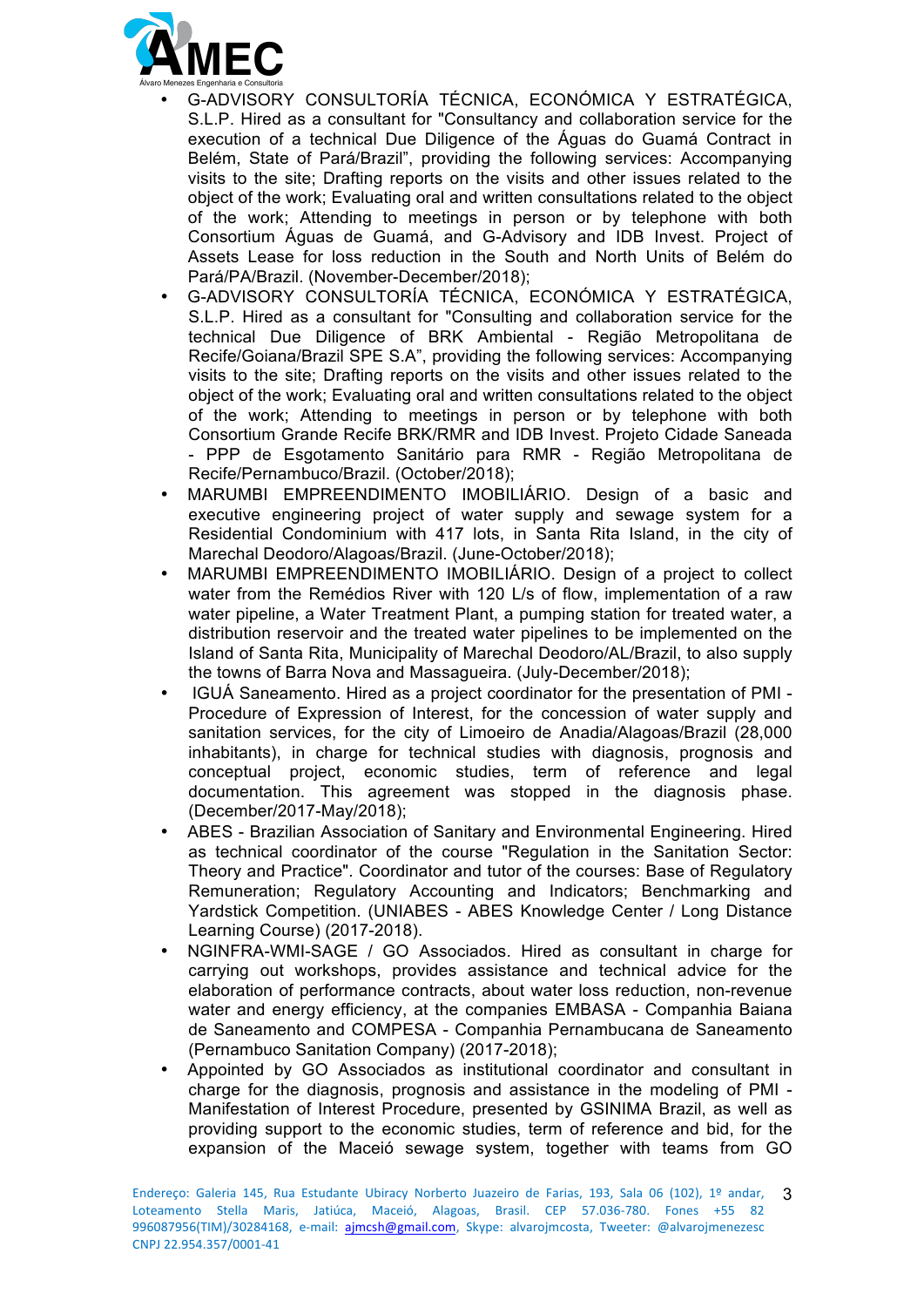

Associados and GSINIMA Brazil, including definition of CAPEX and OPEX. Estimated population of 447,000 inhabitants (2016-2017);

- GO Associados. Consultant in charge for engineering and economics technical studies, preparation of a term of reference and analysis of the bid documents, to model the concession for the city of São Mateus/Espírito Santo/Brazil to attend the PMI - Procedure of Expression of Interest. Estimated population of 127,000 inhabitants. (2016-2017).
- FIPE / USP Fundação Instituto de Pesquisas Econômicas/Universidade de São Paulo. Technical consultancy for the elaboration of diagnoses and conceptual projects of water supply and sewage for the city of Teresina/Piauí/Brazil, providing assistance in economic studies, elaboration of a term of reference and revision of the bid, aiming to attend the PMI - Procedure of Manifestation of Interest in sub-concession and advising for the analysis of the technical and commercial proposal from the bid; Consultant for the development of a project to structure SEMAE - Municipal Water and Sewerage Service of São José do Rio Preto/São Paulo/Brazil, in the operational, commercial and planning areas; Technical consultant in charge of the review of the technical notebooks presented by AEGEA in PMI - Procedure for the Manifestation of Interest for the management of water supply and sanitation services in Belém do Pará-Anindeua-Marituba/Pará/Brazil. (2016-2017);
- Ch2m Hill: Consultant by GO Associados, for analysis and proposal of public policies, technical models and operational diagnoses for the National Water Reuse Plan, regarding to the Northeast part of Brazil (2016-2017);
- CNI National Confederation of Industry. Hired as a Consultant to develop a study about the optimization of the release of FGTS financial resources to accelerate investments in the sanitation sector, with the participation of AESBE - Associação Brasileira das Empresas de Saneamento Básico Estaduais; ABCON - Associação Brasileira das Concessionárias Privadas de Serviços Públicos de Saneamento; CAIXA - Caixa Econômica Federal; SNSA - Secretaria Nacional de Saneamento Ambiental and CCFGTS - Conselho Curador do Fundo de Garantia do Tempo de Serviços (2017).
- ABCON Associação Brasileira das Concessionárias Privadas de Serviços Públicos de Saneamento: Hired as a consultant for drawing up a reference table of prices for services and works in water supply and sewage (2017);
- ABES Brazilian Association of Sanitary and Environmental Engineering: Member of the technical team in charge for coordinating and supervising the contract signed with SIGLASUL, to develop studies and a strategic plan for training in regulation, according to ATN / OC - 1428 - BR, executed by and between ABES and the IDB – Inter-American Development Bank. (2014-2017);
- CETI SA, GO Associados, Energy Markets Consulting: Consultancy for the modernization management plan for SANEAR - Sanitation Service of Colatina/Espírito Santo/Brazil, in charge for the elaboration of the operational, technical, commercial and business diagnosis and proposal to the final plan (2015-2016);
- CPD Companhia Paulista de Desenvolvimento. Hired as an advisor for general modeling studies regarding PPP-Private Public Partnerships and other models of concessions in water supply and sewerage services in Marechal Deodoro City/Alagoas/Brazil. (2016);
- GSINIMA Brazil: Hired as a consultant to develop technical projects and advise on economic, term of reference and legal studies, for modeling a PMI - Procedure of Expression of Interest for a concession in sanitation services for the city of Marechal Deodoro/Alagoas/Brazil, including term of reference, definition of CAPEX and OPEX. Estimated population of 52,000 (2015).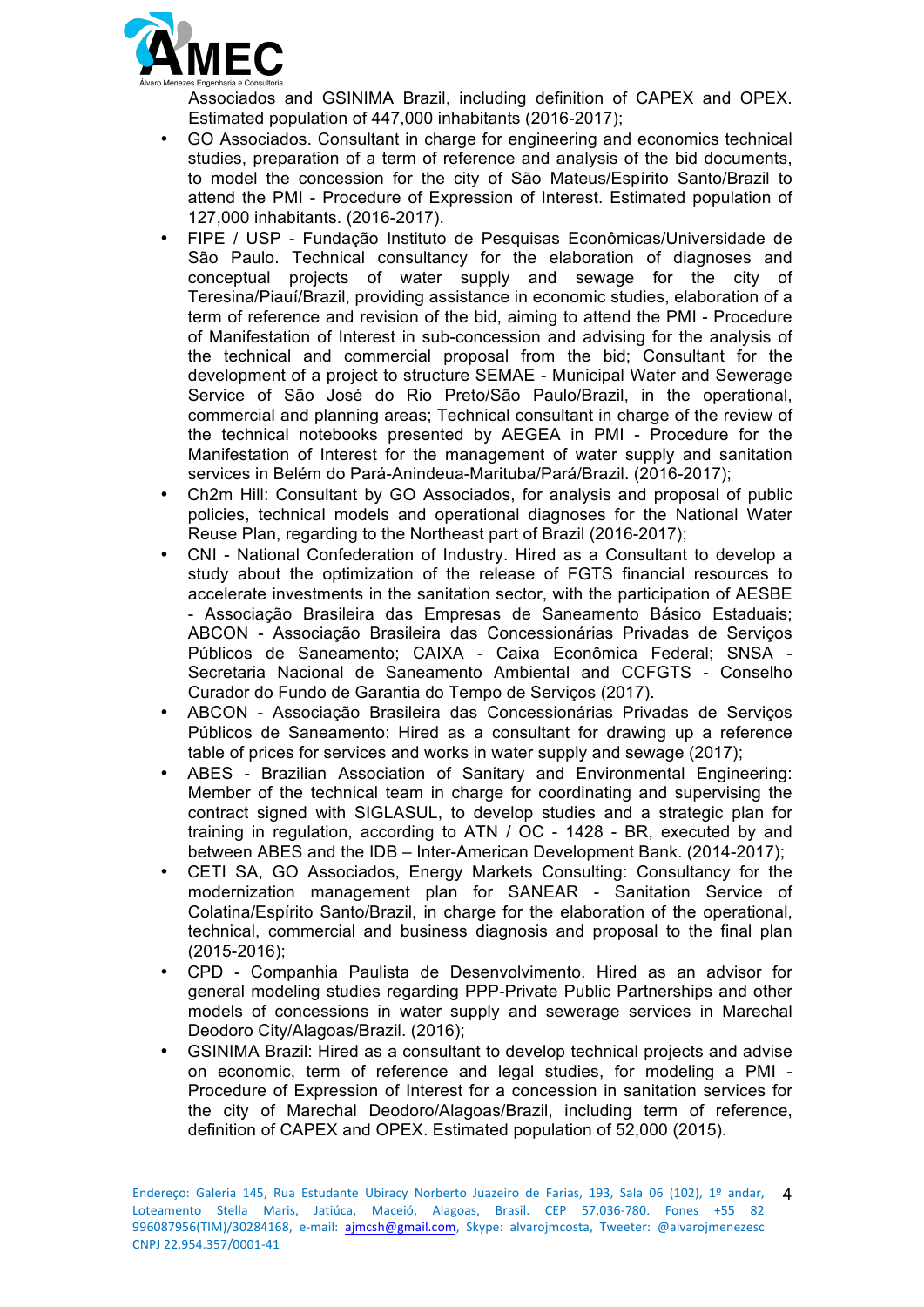

- Municipality of Marechal Deodoro-AL: Special advisor in charge to elaborate the Municipal Sanitation Basic Plan for Water Supply and Sewage Services, for the municipality (52.000 inhabitants) (2015);
- GPS Empreendimentos: Technical consultant for planning and implementation of the water supply and sewage project in the city of Barra de São Miguel, Alagoas (2008-2010);
- GERENTE Engenharia Ltda.: Technical consultant for design and elaboration of water supply and sewage projects in the PASS – IDB program for 8 municipalities in Paraíba State (1998-1998);

## **MANAGEMENT AND INSTITUTIONAL ACTIVITIES**

- COMPESA Companhia Pernambucana de Saneamento: Programa de Privatização da Cia. Pernambucana de Saneamento. Technical Director, member of the group to develop studies, diagnosis, projects and investments plans and targets for modeling COMPESA's privatization. Engineering technical coordination. Participation in studies for economic and financial modeling and legal studies. (1999–2001);
- COMPESA Companhia Pernambucana de Saneamento: Kfw Bank Program for water supply and sewage projects/works in the municipalities such as Moreno, Barreiros, Nazaré da Mata, Escada and Ipojuca. Technical Director in charge for the general coordination of meetings with KFw and GTz technicians, consultancy hired to monitor the execution of the international contract, monitoring the management of the Program and services with participation in social actions with the community. (1999–2006);
- COMPESA Companhia Pernambucana de Saneamento: Programa Águas de Pernambuco for the implementation of projects and structuring works. Technical Director, General Coordinator of Studies, diagnosis, engineering projects and execution of works for the implementation of complete sanitary sewage and water supply systems, expansions, rehabilitations, modernizations and operational improvements to supply approximately 5 million inhabitants and investments of R\$1,000,000.00 in 75 municipalities in the State of Pernambuco/Brazil. (1999–2003);
- COMPESA Companhia Pernambucana de Saneamento: Technical Director, COMPESA's titular representative in river basin committees such as Pirapama, Ipojuca and São Francisco River inter-institutional forum. Modeling, implementation and participation in committees and foruns, together with technicians from COMPESA, State Planning Secretary, Water Resources and Environment Secretariats, CPRH and State Public Prosecutor's Office. Performance in planning, deliberative and plan approval meetings. (1999– 2006);
- COMPESA Companhia Pernambucana de Saneamento: Technical Director, member of the working group representing COMPESA and coordinator of the company's internal actions related to activities of the programs PROMATA / IDB, coordinated by the Planning Secretariat of the State Government, with the objective of elaborating studies, projects and works for the implementation of rural sanitation systems, as well as PROEST / WB, coordinated by the Planning Secretariat of the State Government, with the objective of elaborating studies, projects and works for the implementation of sanitation systems in the Metropolitan Region of Recife, in partnership with the local municipal administrations;
- CASAL Companhia de Saneamento de Alagoas: Commercial Director and Vice President of Operational Management, in charge for the technical and operational coordination for a PMI - Procedure of Expression of Interest for the implementation of a PPP - Public Private Partnership for 10 (ten) cities in the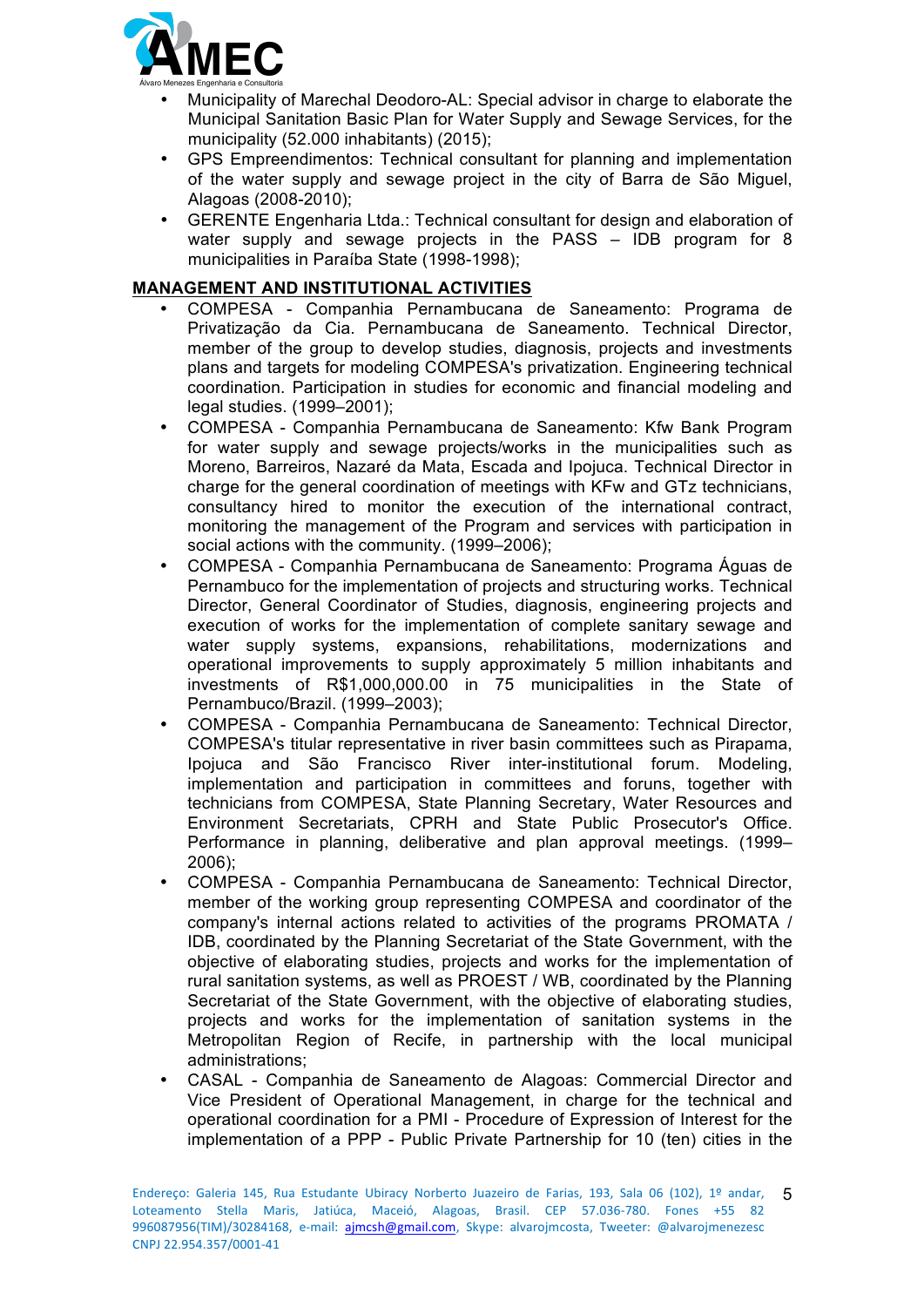

region of Agreste Alagoas/Brazil, to supply a population ariound 250,000 inhabitants. PMI presented by Foz do Brasil and CAB Ambiental. (2008-2010);

- CASAL Companhia de Saneamento de Alagoas: Vice President of Operational Management, coordinator of the emergency program for the recovery of water supply systems in cities damaged by floods in the Mundaú and Manguaba river basins, in Alagoas. (2010-2010);
- CASAL Companhia de Saneamento de Alagoas: CEO, in charge to hire and implement a PPP - Public Private Partnership for 10 (ten) cities in the Agreste Alagoas/Brazil region, to suplly a population around 250,000 inhabitants and total investments of R\$ 143 million. Agreement started in 2013. (2010-2014);
- CASAL Companhia de Saneamento de Alagoas: Vice President of Operational Management and CEO, in charge for hiring and implementing a project for a complete sanitation system for the districts of Farol, Pitanguinha, Pinheiro, Gruta de Lourdes, Canaã, Santo Amaro and Jardim Petrópolis, in Maceió, at Assets Lease model, to serve around 90,000 inhabitants, with an estimated investment of R\$ 185 million. Agreement signed in 2014. (2010- 2014);
- CASAL Companhia de Saneamento de Alagoas: CEO in charge for preparing and develop the PMI - Manifestation of Interest Procedure to implement a PPP - Public Private Partnership, to build a a complete sanitation system for the region of Tabuleiro de Maceió/Alagoas/Brazil, providing around 300,000 inhabitants with sewage services, using investments estimated in R\$ 295 million. Agreement signed in 2014. (2011-2014);
- CASAL Companhia de Saneamento de Alagoas: CEO, general coordinator in charge to hire a study of due diligence and valuation regarding CASAL's business and accounting situation, aiming at modeling management solutions for recovery of sanitation services in municipalities managed by CASAL. The study for the implementation of a management model with a private partner for CASAL, including the legal studies, was also carried out and concluded. (2012- 2014);

# **SPECIAL PROJECTS**

- CASAL Companhia de Saneamento de Alagoas: Institutional Reordering Project for operational area of CASAL. Superintendent of Operational and Development Control in charge for the management and technical modernization program of the operational area, aiming at reducing losses and increasing operational efficiency. Project developed by the IDB in a technical assistance process by COPASA - Companhia de Saneamento de Minas Gerais. General coordination of the above-mentioned program, involving the projects of macromeasurement and pitometry; micro water metering; integrated system of costumers services; billing and collection; operational control; energy efficiency; commercial clients database; technical database; leakage control; operational improvements. The coordinator's role was to create a new management model and a new corporate culture. This program also included investments that needed to be controlled and verified by the CAIXA audit (1987- 1989);
- CASAL Companhia de Saneamento de Alagoas: Loss reduction program, under the PECOP - Caixa Econômica Federal's State Program for Loss Control, with the implementation of projects to reduce real and apparent losses. Superintendent of Operational and Development Control and Director of Operations, in charge for the general coordination of the program that aimed at the implementation and strengthening of projects of Macromeasurement, Operational Control, SIPSAP: Integrated System of Costumers Services, Micro water metering, Billing and Collection, Energy Efficiency and Management of Electromechanical Maintenance, for all the systems managed by CASAL.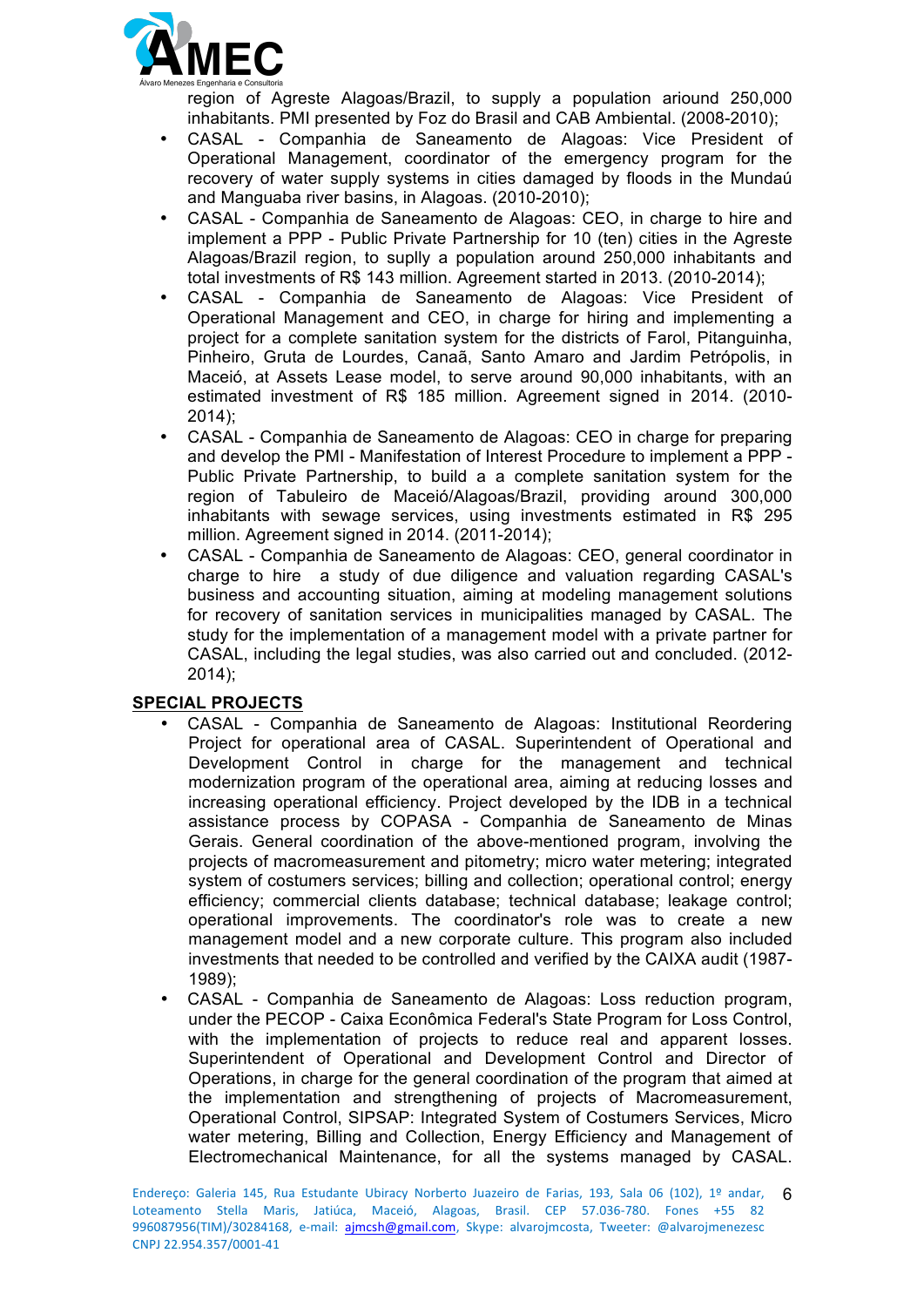

General coordination of the program and direct action in internal and external meetings, reporting and accountability. In addition to meetings of involvement and participation of technicians and management of the company. (1987–1991)

- CASAL Companhia de Saneamento de Alagoas: Programa de Relações Institucionais da CASAL. Metropolitan Superintendent of Maceió, general coordinator of the Program aiming to establish relations with the company's clients, involving neighborhood associations, schools and specific groups of large and low-income clients, collecting data and information on how the water supply and sewage services work in the city of Maceió. Likewise, the program aimed at receiving feedback from clients about CASAL's work. (1992–1998);
- CASAL Companhia de Saneamento de Alagoas: PRAC Revitalization Program for the Commercial Area of CASAL. General coordination as Commercial Director and Vice President of Operational Management for projects aiming at developing and implementing of better services to increase the company's revenue and collection, such as: PRCC - Project for the Recovery of Customers and Revenue; CASAL Legal - Awarding project for costumers wich did their payments in time; SYSTEMATIZATION OF SUPERVISION; COLLECTION SYSTEMATIZATION; TARIFF UPDATING - Project to modernize the tariff structure; OFFICE FOR BIG COSTUMERS; OPTIMIZATION OF WATER METERING; UPDATING COMMERCIAL DATABASE IN THE 10 LARGEST CITIES OF CASAL SYSTEM; CONCENTRATED ACTION IN COMMERCIAL SECTORS; POORS AREAS AND SLUMS; (2007 - 2010);
- CASAL Companhia de Saneamento de Alagoas: Modeling and implementation of the Strategic Management Plan for CASAL. Commercial Director, Vice President of Operational Management and CEO, in charge for projects such as

a) Increase Revenue with projects to increase the collection efficiencies of private and public customers and increasing billing and collection;

b) Reduce Losses with projects to reduce real and apparent losses; inovation and technology at the technical database;

- c) Modernization of Productive Processes with projects such as implementing energy efficiency; improving operational control in the metropolitan and hinterlands regions; implementing a maintenance management system project. Coordination and implementation of projects. Continued management of the Strategic Management Plan (2007 - 2014).
- CASAL Companhia de Saneamento de Alagoas: Modeling and implementing an agreement to reduce losses and increase revenues in commercial sectors of Maceió, under a performance payment contract with SABESP - Companhia de Saneamento de São Paulo. As Vice President and CEO, coordinated the negotiation and technical work groups for the preparation of terms of reference, contract model, investment calculation and cash flow. Coordination of the implementation of the project and its execution. Relationship with the community and marketing plan for the obligation to use CASAL water and cancellation of the use of water trucks and own deep-wells. Structuring of a contract to reduce real and apparent losses, with SABESP's participation as an investor, this company being remunerated with the results resulting from the gain obtained with the increase of revenues in Maceió. Implementation of all activities related to updating commercial database, reducing leaks, implementing sectorization and macromeasurement and DMA – District Metered Areas, water metering and control. (2008-2012);

### **TECHNICAL CONFERENCES AND PUBLICATIONS**

• **Book – Água que Move Vidas**: collection of articles regarding sanitation, environment, water resources and management of public services (2005);

Endereço: Galeria 145, Rua Estudante Ubiracy Norberto Juazeiro de Farias, 193, Sala 06 (102), 1º andar, **7** Loteamento Stella Maris, Jatiúca, Maceió, Alagoas, Brasil. CEP 57.036-780. Fones +55 82 996087956(TIM)/30284168, e-mail: ajmcsh@gmail.com, Skype: alvarojmcosta, Tweeter: @alvarojmenezesc CNPJ 22.954.357/0001-41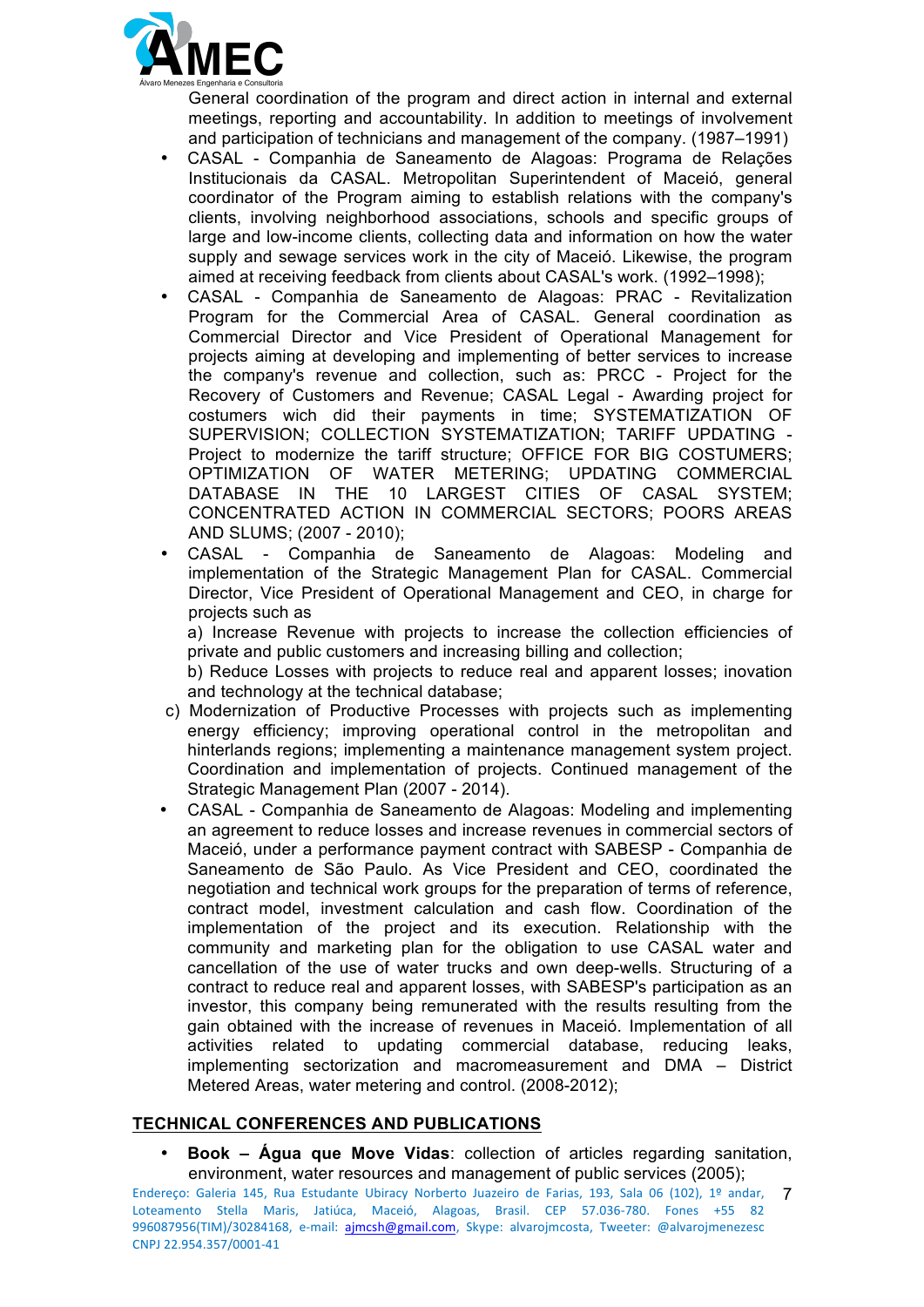

- **Book – Gestão do Saneamento Básico – Abastecimento de Água e Esgotamento Sanitário**: chapter 5 entitled Part II - Management Model for Sanitation Services. Edited by Dr. Arlindo Philippi Jr. and Alceu de Castro Galvão Jr (2011);
- **Book – Temas de Ingeniería Sanitaria y Ambiental - Visión de Expertos de América Latina y del Caribe**: chapter entitled Corporate Governance and Governability in Sanitation Companies. Pan-American Association of Sanitary Engineering (AIDIS) publication (2014);
- **Book – Uso Seguro del Agua para el Reuso**: chapter entitled Strategic Planning and Costs for the Safe Reuse of Water. Pan-American Association of Sanitary Engineering (AIDIS) publication (2016);
- **Book – Controle e Redução de Perdas em Serviços Públicos de Abastecimento de Água**: **Posicionamentos e Contribuições da ABES**. Collaboration as reviewer. Edited by Jairo Tardelli Filho (redactor), Mário Augusto Bággio and Ricardo Rover Machado. ABES publication (2016);
- **Technical notebook – INVESTIMENTOS EM SANEAMENTO COM RECURSOS DO FUNDO DE GARANTIA DO TEMPO DE SERVIÇO (FGTS) – UMA AGENDA DE SIMPLIFICAÇÃO E OTIMIZAÇÃO**. C748i; National Confederation of Industry (CNI); Brasília: CNI, 2017. 43 p.: Il.1. Investments. 2. FGTS. 3. Sanitation. I. Title. CDU: 339,923;
- **Book – Águas Brasileiras** Marcato, Fernando S.; Chapter 2 entitled Water Shortage in the Northeast: art, life and reality. Edited by BAUMINAS, Brazilian production of art and culture (2016), ISBN 978-85-69935-01-8;
- **Book – Tratado sobre o marco regulatório do saneamento básico no direito brasileiro** – IBEJI – Brazilian Institute for Legal Studies of Infrastrucuture (2018), Chapter 5 entitled Brazilian evolution in sanitation services since the Regulatory National Law; Cordinated by Drs. Augusto Dal Pozzo, Rodrigo Bertocelli and José Pimenta.
- BIO Magazine: author of the Management and Operation column since 2010;
- ABES Online, Jornal Gazeta de Alagoas (Maceió-AL), Jornal do Comercio (Recife-PE), Diário de Pernambuco (Recife-PE), Meio Norte (Teresina-PI), Tribuna Independente (Maceió-AL): author of articles related to sanitation, environment, water resources and management of public services;
- Portuguese website www.ambienteonline.pt: author for the column "Opinião Brasil" writing about sanitation, since November 2015.
- GROUNDWATER VS SURFACE WATER: COMPARISONS OF IMPLANTATION AND OPERATING COSTS IN THE CITY OF MACEIÓ – XVII Brazilian Congress of Sanitary and Environmental Engineering – Natal-RN (1993).
- HOW TO COMBAT WATER LOSSES USING MANAGEMENT MODELS XVIII Brazilian Congress of Sanitary and Environmental Engineering – Salvador-BA (1995).
- RISKS OF CONTAMINATION IN THE OPERATION OF WATER SUPPLY SYSTEMS FROM DEEP WELLS – XIX Brazilian Congress of Sanitary and Environmental Engineering – Foz do Iguaçu-PR (1997).
- MANAGEMENT SCARCITY OF WATER IN PERNAMBUCO STATE Wasser Berlin – Berlin/Germany (2006).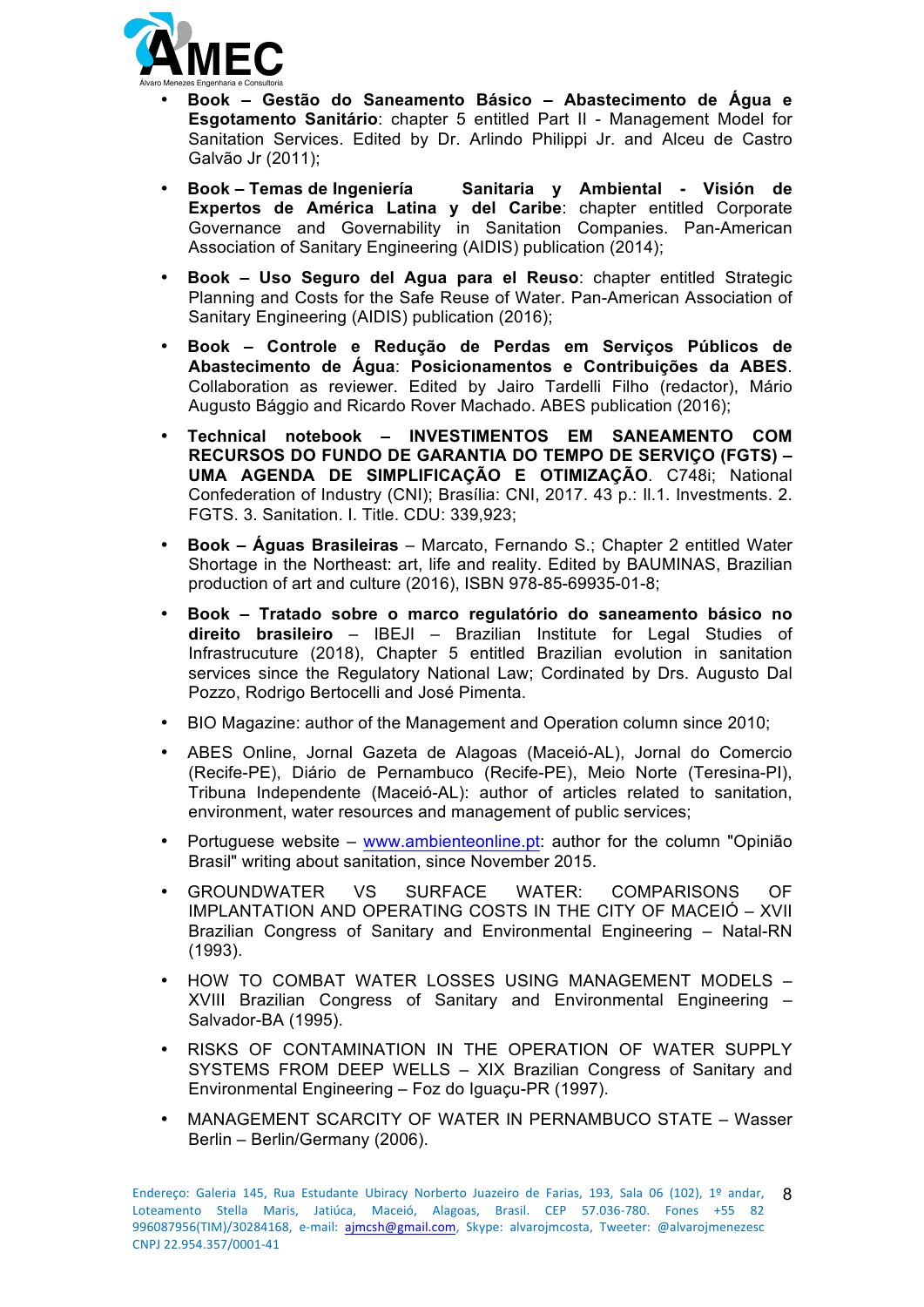

- A PRIVATIZATION EXPERIENCE THE CASE OF COMPESA XI Alagoas Sanitation Week – Maceió-AL (2006).
- THE ROLE OF THECNICAL AND SCIENTIFIC ASSOCIATIONS IN SOCIETY/THE IMPORTANCE OF INTEGRATION – XV Brazilian Groundwater Congress – Natal-RN (2008).
- ADEQUATE TARIFF: BUSINESS EFFICIENCY AND SOCIAL JUSTICE 14º ENASB – National Meeting of Sanitation – Porto/Portugal (2010).
- PERFORMANCE BY RESULTS OF STATE SANITATION COMPANIES PROVIDING WATER SUPPLY AND SEWAGE SERVICES IN BRAZIL: A VIEW OF THE NORTHEAST REGION – XXXIII Pan-American Congress of Sanitary and Environmental Engineering – Punta Cana/Dominican Republic (2010).
- MANAGEMENT INDICATORS FROM STATE SANITATION COMPANIES AT THE NORTHEAST REGION OF BRAZIL – XXII AESABESP/FENASAN Technical Meeting – São Paulo-SP (2011).
- THE CASE OF CASAL (COMPANHIA DE SANEAMENTO DE ALAGOAS): CHALLENGES IN THEORY AND PRACTICE – Environmental and Sanitation Economics Study Group of EAESP – School of Business Administration of São Paulo/FGV – São Paulo-SP (2011).
- CONCESSIONS AND PARTNERSHIPS IN SERVICES OF WATER SUPPLY AND SEWAGE – XV Symposium Brazil-Portugal of Sanitary and Environmental Engineering – Belo Horizonte-MG (2012).
- THE CASAL EXPERIENCE IFC / IBRD Workshop to launch the Manual on performance contracts for the reduction of water losses and energy efficiency – Brasilia-DF (2012).
- TRAINING AND STRUCTURING PARTNERSHIPS: LEGAL AND ADMINISTRATIVE ASPECTS – Infra-Brasil/Expo & Summit – São Paulo-SP (2013).
- MAIN CHALLENGES OF WATER SECTOR IN BRAZIL: IDENTIFICATION AND QUANTIFICATION – 8th Water Conference: Solutions for Sustainability in Water Sector – Lisbon/Portugal (2013).
- WORKING A SOUTH-SOUTH KNOWLEDGE HUB Second High-level Meeting on Country-LED Knowledge Hubs – Seoul/South Korea (2014).
- SANITATION: PLANNING 4th Latin American Association of Water and Sanitation Operators (ALOAS) Encounter – Buenos Aires/Argentina (2014).
- HOW MUNICIPALITIES CAN BE PREPARED FOR THE NATIONAL BASIC SANITATION PLAN – Agenda Bahia – Commitment to the Future – Salvador-BA (2014).
- Water Security: a Brazilian vision. Cycle of debates promoted by the World Water Council in Maceió in preparation for the World Water Forum in 2018 (2015).
- THE IMPORTANCE OF INTEGRATED MANAGEMENT TO ACHIEVE QUALITY SERVICES IN SANITATION – X International Water and Sanitation Meeting – Lima/Peru (2015).
- REUSE AS A STRATEGIC ALTERNATIVE FOR THE BRAZILIAN NORTHEAST – XII ETAN – 12th High-Level Pan-American Technical Meeting: A Hydric Alternative for the Brazilian Northeast – Fortaleza-CE (2015).